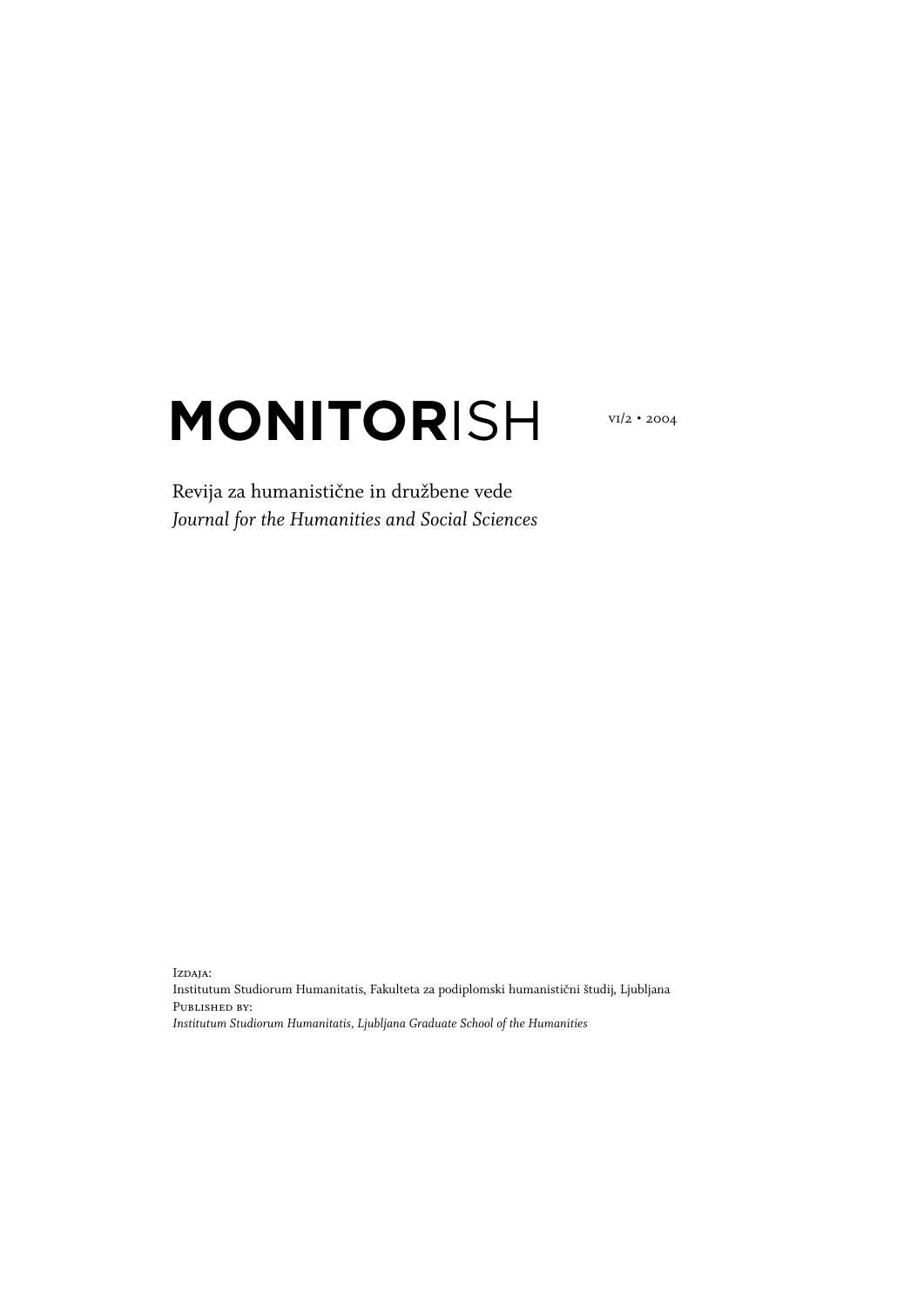## Kazalo / Contents

#### **HIPERTEKST**

| Hajrudin Hromadžić                                                                | $7 - 43$  |
|-----------------------------------------------------------------------------------|-----------|
| Da li je hipertekstualni koautor dihotoman? / Ali je hipertekstualni koavtor      |           |
| dihotomen? / Is the Hypertextual Coauthor Dichotomous?                            |           |
| Hajrudin Hromadžić                                                                | $45 - 67$ |
| Hipertekst, koncept nelinearnosti i hipertekstualna konceptualna                  |           |
| terminologija / Hipertekst, koncept nelinearnosti in hipertekstualna konceptualna |           |
| terminologija / The Hypertext, the Concept of Nonlinearity, and Hypertextual      |           |
| Conceptual Terminology                                                            |           |
| Hajrudin Hromadžić                                                                | 69–93     |
| Internet, hiperfikcija i postmodernistička književnost / Internet, hiperfikcija   |           |
| in postmodernistična književnost / The Internet, Hyperfiction, and Postmodern     |           |
| Literature                                                                        |           |

# **ZAKONSKO ŽIVLJENJE ANTIČNIH ŽENSK**

| Maja Sunčič<br>V postelji s sovražnico / In Bed with the Enemy              | 97–118      |
|-----------------------------------------------------------------------------|-------------|
| Maja Sunčič                                                                 | $119 - 143$ |
| Plutarhovi napotki za srečen zakon / Plutarch's Advice for a Happy Marriage |             |

#### **POJMOVNI FANTOMI**

| Pojmovni fantomi I / Phantom Concepts I | 147-150 |
|-----------------------------------------|---------|
|                                         |         |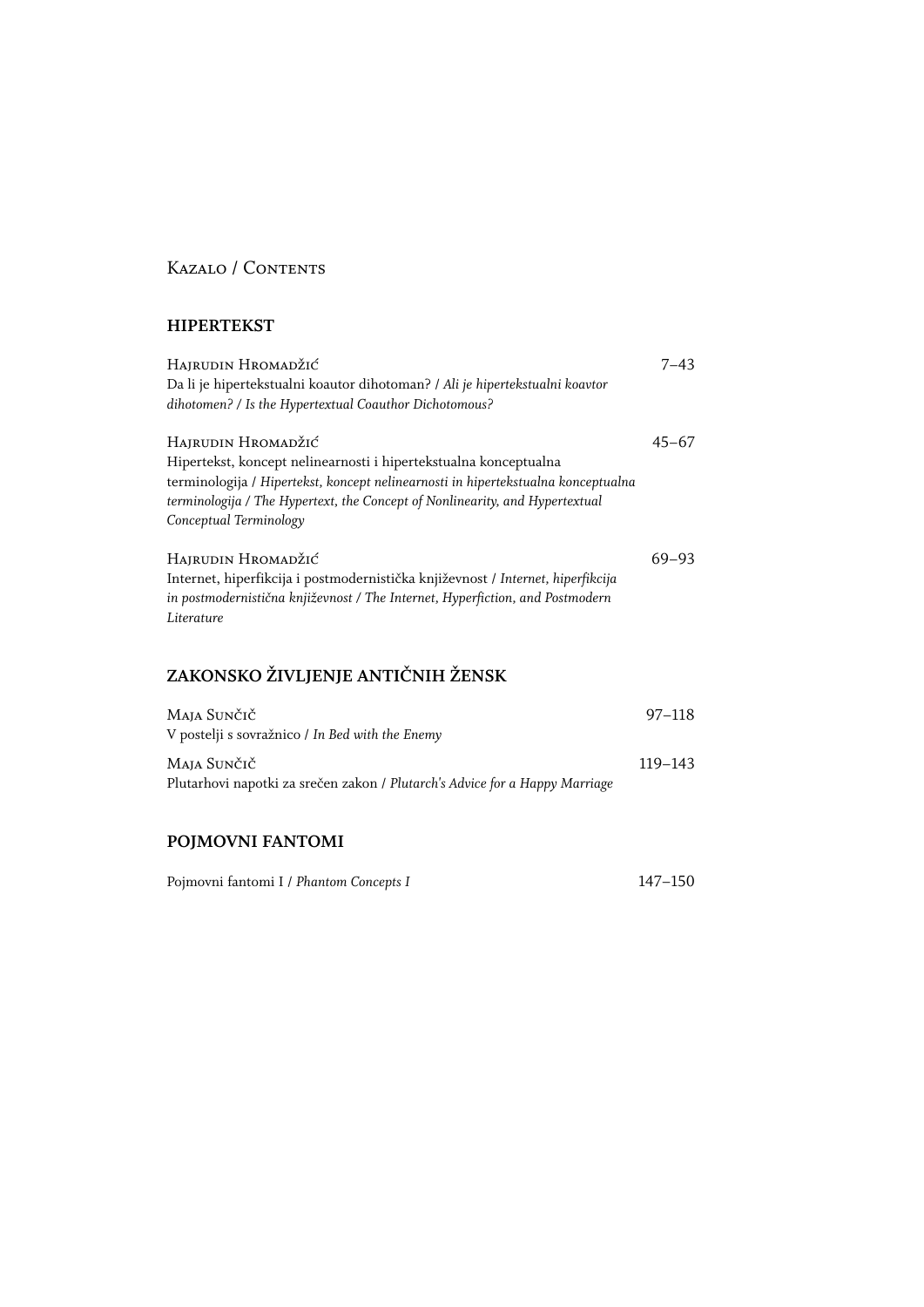#### Hairudin Hromadžić

## Da li je hipertekstualni koautor dihotoman? *Ali je hipertekstualni koavtor dihotomen?*

**Izvleček:** V tekstu je predstavljen koncept hipertekstualnega koavtorja ali "bralca pisatelja", ki se znotraj teorije o hipertekstu pojavlja kot zvrst ali tip novomedijske identitete, nastale z dinamičnimi interakcijskimi soodnosi avtorja/pisatelja na eni ter bralca/potrošnika na drugi strani, kar je posredovano s sodobno digitalno-računalniško tehnologijo. Osredotočili smo se tudi na koncept interaktivnosti in fenomen inerpasivnosti; na pozicijo in funkcijo računalniškega zaslona kot "naravnega" mesta hiperteksta; na Lacanov koncept pogleda, apliciran na primere televizijskega in računalniškega zaslona v kontekstu njunih razlik, ter na vprašanja in definiranja virtualne realnosti in virtualnega subjekta.

**Ključne besede**: hipertekstualni koavtor, interaktivnost/interpasivnost, koncept pogleda, virtualni subjekt

#### Is the Hypertextual Coauthor Dichotomous?

Abstract: The paper focuses on the concept of the hypertextual coauthor or "writereader", which has emerged as a type of new media identity in the theory of the hypertext. This identity is created with the aid of contemporary digital computer technology, which permits a dynamic interaction between the author/writer and the reader/consumer of the text. I discuss the related concept of interactivity and the concept of interpassivity; explore the position and function of the computer screen as the "natural" environment of the hypertext; and apply Lacan's concept of gaze to the differences between the TV and computer screens. Finally, I define the concepts of virtual reality and the virtual subject.

Key words: hypertextual coauthor, interactivity/interpassivity, the concept of gaze, virtual subject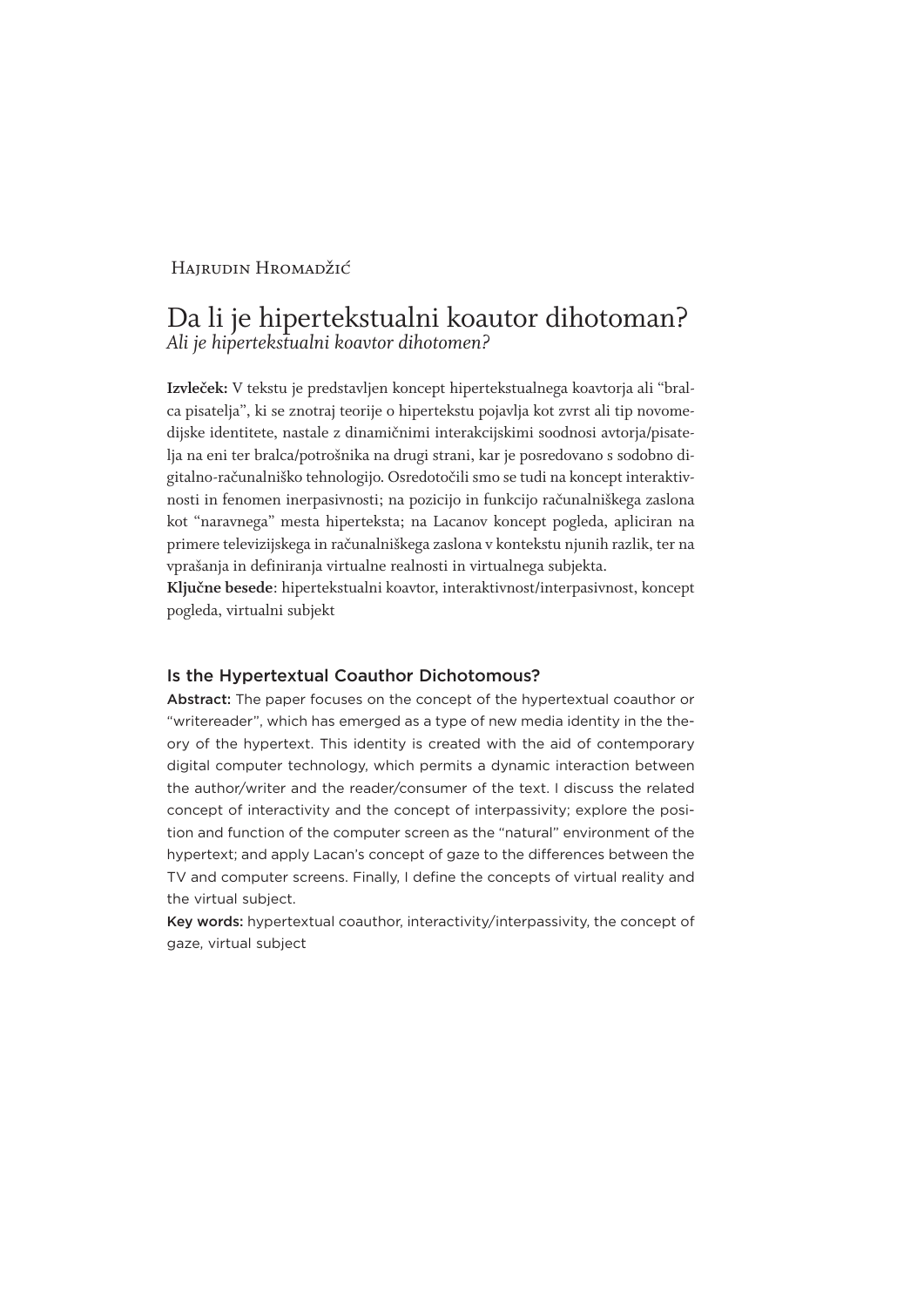### Hairudin Hromadžić

## Hipertekst, koncept nelinearnosti i hipertekstualna konceptualna terminologija *Hipertekst, koncept nelinearnosti in hipertekstualna konceptualna terminologija*

**Izvleček:** Tekst je posvečen natančnemu definiranju konceptov hiperteksta in hipertekstualnosti ter z njima tesno povezanih konceptov, kot so hipermedij in hiperknjiga ter druga hipertekstualna terminologija: vozlišče (*node*), veza (*link*), sidrišče (*anchor*), steza ali pot (*path*), program (*browser*), web stran (*site*). V tekstu se ukvarjamo tudi s konceptom hipertekstualne nelinearnosti.

**Ključne besede**: hipertekst, hipertekstualnost, nelinearnost, hipermedij, hiperknjiga

#### The Hypertext, the Concept of Nonlinearity, and Hypertextual Conceptual Terminology

Abstract: The aim of the paper is to define clearly the concepts of the hypertext and hypertextuality, as well as those closely related to them: the hypermedia, the hyperbook, and other hypertextual terms, such as node, link, anchor, path, browser, and web site. In addition, the paper addresses the concept of hypertextual nonlinearity.

Key words: hypertext, hypertextuality, nonlinearity, hypermedia, hyperbook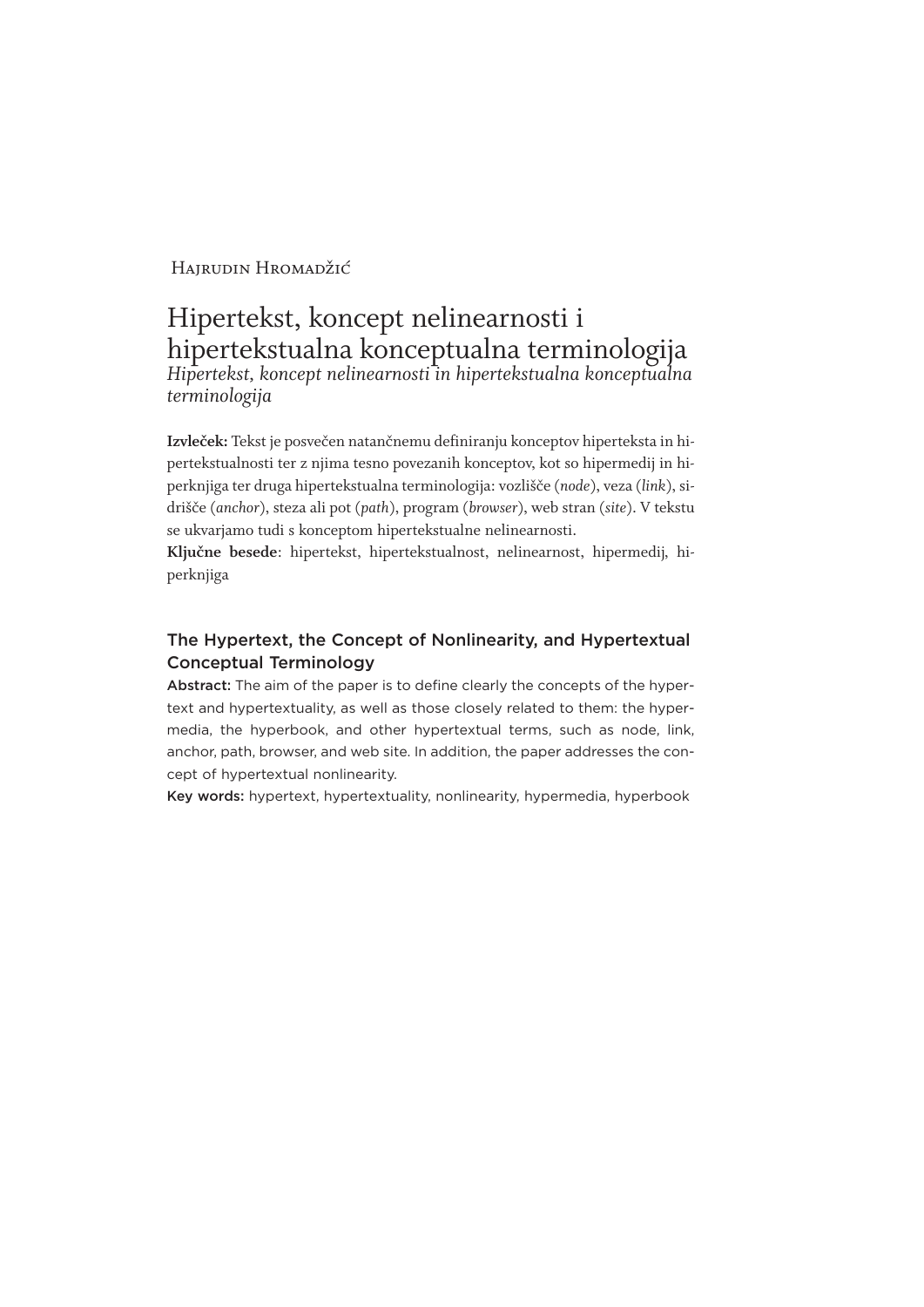#### Hairudin Hromadžić

# Internet, hiperfikcija i postmodernistička književnost

*Internet, hiperfikcija in postmodernistična književnost*

**Izvleček:** V tekstu smo premislili tip in specifičnost hipertekstualnega diskurza ter oblike in karakteristike njegove diskurzivne formacije, torej načine organizacije hipertekstualnih diskurzivnih enot. Obravnavali smo tri osnovne oblike hipertekstualnega diskurzivnega sklopa: *World Wide Web* ali internet kot njegovo najbolj karakteristično obliko, mesto, na katerem je težko ločiti eno diskurzivno formacijo od druge; hipertekstualno (interaktivno) fikcijo ali hiperfikcijo (npr. *Afternoon* in *WOE* Michaela Joycea) ter nekatere primere postmodernistične proze (M. Pavića, I. Calvina, J. Cortázarja, A. Robbe-Grilleta, J. L. Borgesa). **Ključne besede**: hipertekstualni diskurz, internet, hiperfikcija, postmodernistična književnost

#### The Internet, Hyperfiction, and Postmodern Literature

Abstract: The text addresses the type and distinctive features of hypertextual discourse, that is, the characteristics of its formation, or the organisation of hypertextual discourse units. Three basic models of hypertextual discourse are defined: the World Wide Web or Internet as its most representative kind, where it is difficult to differentiate between the discourse units; hypertextual (interactive) fiction or hyperfiction (for example, *Afternoon* and *WOE* by Michael Joyce); and, finally, some examples of postmodern prose (by Borges, Calvino, Cortázar, Pavić, and Robbe-Grillet).

Key words: hypertextual discourse, the Internet, hyperfiction, postmodern literature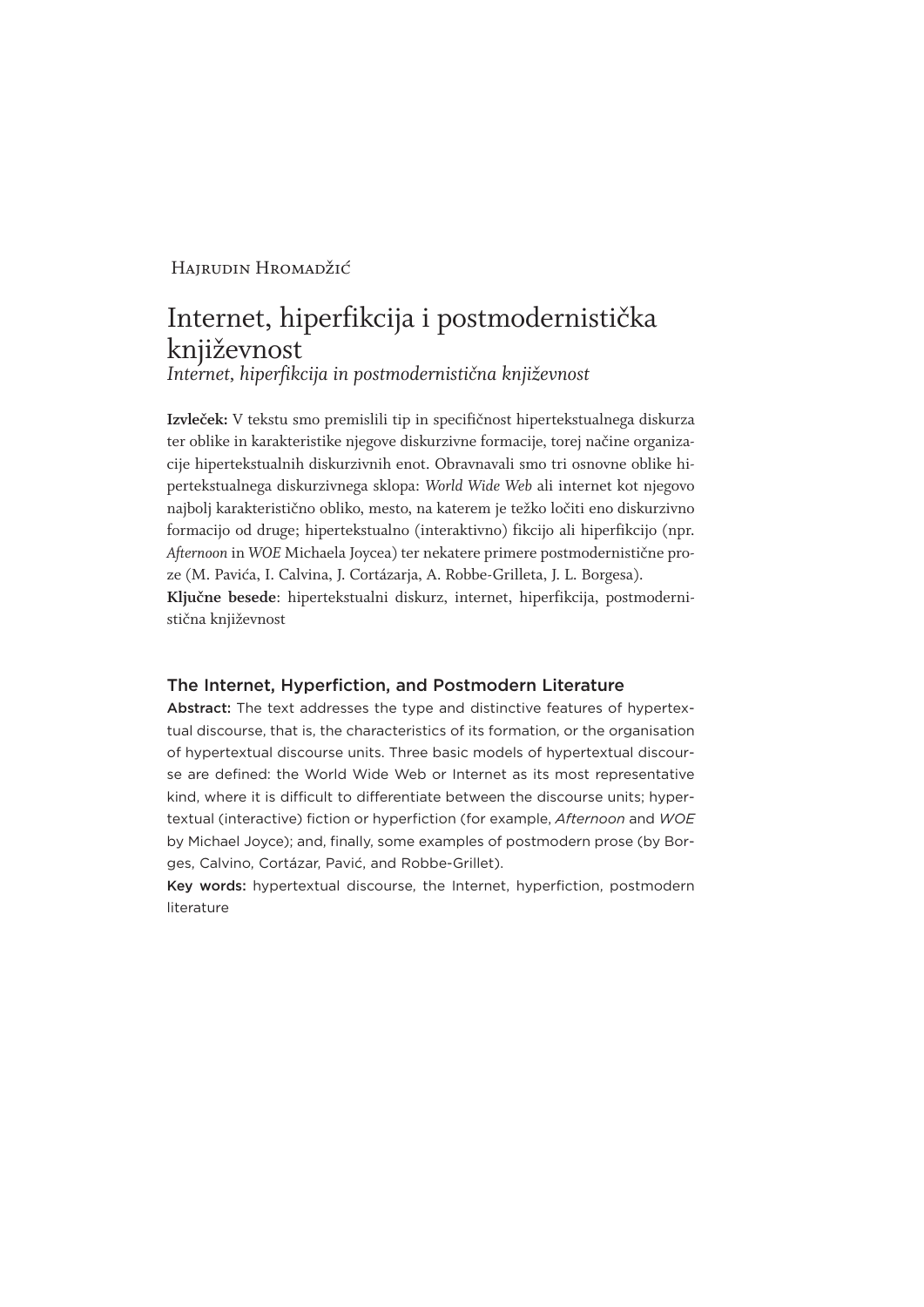#### Maja Sunčič

# V postelji s sovražnico

**Izvleček:** V članku je analizirana povezava med antično žensko in njeno zakonsko posteljo ter postavljeno vprašanje, ali grški imaginarij sploh pozna idejo srečnega zakona. Travmatizirana tragična junakinja na srečo ali ljubezen v postelji in zakonu ni mogla upati, saj je celo idealni zakonski par Alkestida in Admet predstavljen skozi negativ, odsotnost enega izmed zakoncev. Postelja junakinjam rabi kot orodje za odhod, za simbolno razvezo nesrečnega zakona, ki jo bodisi kot Medeja zažgejo ali pa kot Alkestida, Dejanejra in druge zapustijo s tragično izbiro smrti. Penelopa propada ob prazni postelji, medtem ko tragične junakinje morda sploh niso tragične, ko se odločijo, da bodo raje umrle in nikoli več spale v svoji postelji.

**Ključne besede**: antične ženske, mitologija, grška tragedija, zakonski odnosi, položaj žensk

#### In Bed with the Enemy

Abstract: The article analyses the implicit link between the woman in antiquity and her marital bed, questioning the very existence of a "happy marriage" in the Greek imaginary. The traumatised tragic heroine cannot hope for happiness or even love in bed and marriage: indeed, even the so-called "ideal" marriage of Alcestis and Admetus is represented by the negative, the absence of one spouse. The bed presents a means of escape for the heroines, a symbolic dissolution of an unhappy marriage: Medea torches her bed, while Alcestis, Deianeira and others abandon theirs by choosing a tragic death. While Penelope languishes in an empty bed, tragic heroines may thus not be tragic at all in their decision to die and never sleep in theirs again. Key words: ancient women, mythology, Greek tragedy, marital relationship, status of women